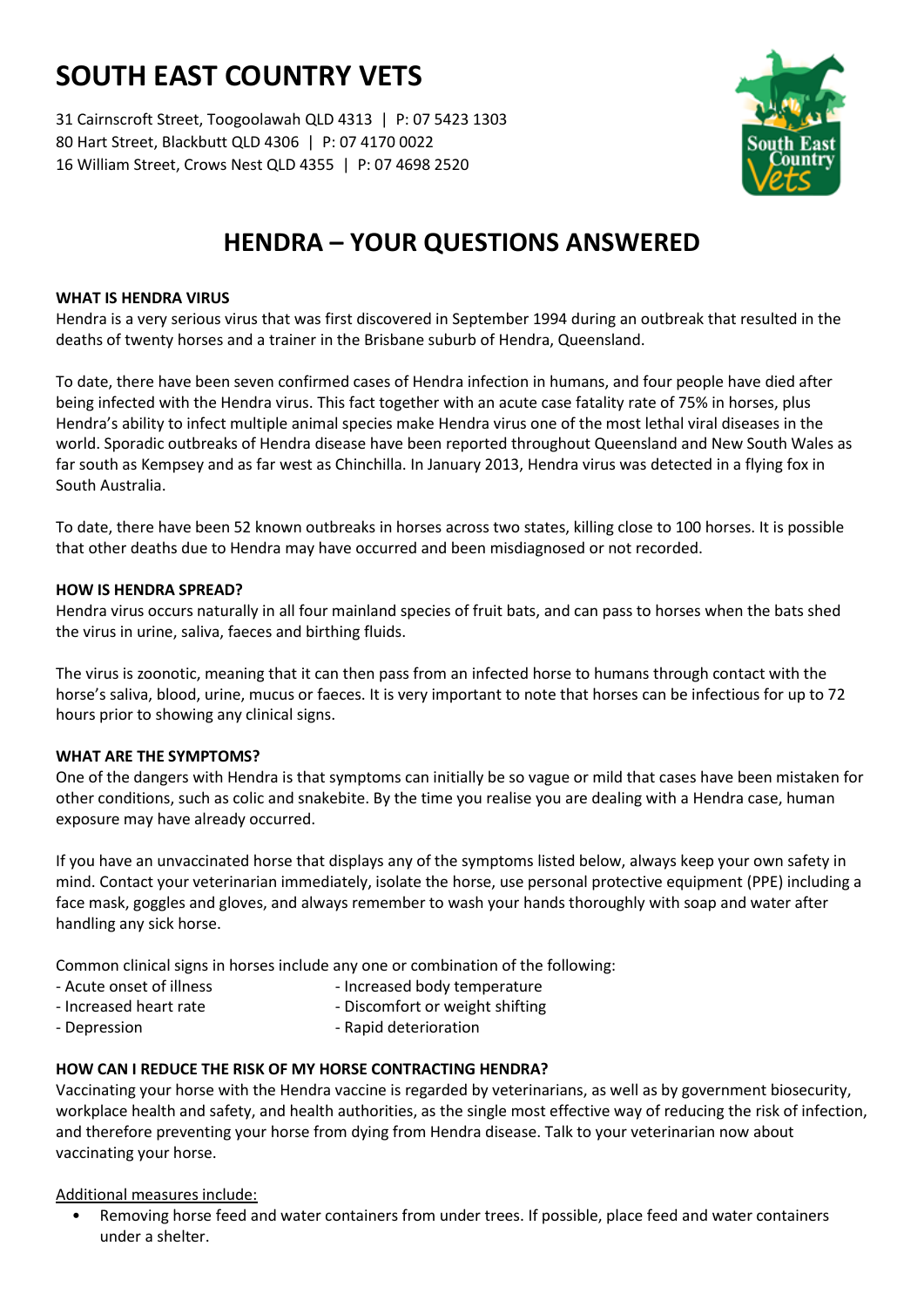- Removing your horses from paddocks where flowering or fruiting trees may be attracting flying foxes. Return the horses only after the trees have stopped flowering or fruiting and the flying foxes have gone. If the horses cannot be removed from the paddock, consider fencing (temporary or permanent) to restrict access to trees. Clean up any fruit debris underneath the trees before returning the horses. If it is not possible to remove your horses from paddocks for long periods, try to temporarily remove your horses during times of peak flying fox activity (usually at dusk and during the night).
- Cleaning and disinfecting gear exposed to any body fluids from horses before using it on another horse. This includes items like halters, lead ropes and twitches. Talk to your veterinarian about which cleaning agents and disinfectants to use.
- When cleaning contaminated equipment, always wear gloves, cover any cuts or grazes and wash your hands thoroughly afterwards.
- If your horse becomes sick, isolate it from other horses, other animals and people until a veterinarian's opinion is obtained.
- Always handling healthy horses before handling sick horses. Only handle sick horses after taking appropriate precautions.
- Practise good biosecurity (animal disease control). Do not travel with, work on or take sick horses to other properties or equestrian events.
- Do not allow visiting horse practitioners (e.g. farriers) to work on sick horses.
- Seeking veterinary advice before bringing any sick horse onto your property. Always remember that fruit bats have been known to travel up to 100 km from their colony at night to feed, so you might not be aware of bat activity on your property.

# **THE HENDRA VACCINE (Equivac HeV)**

#### **What is the Equivac HeV vaccine?**

The Equivac HeV vaccine is a 1ml vaccine produced by Zoetis (formerly Pfizer Animal Health) that aids in the prevention of Hendra infection in healthy horses from four months of age. Horses will initially be vaccinated with two doses, 21 to 42 days apart, with protective immunity normally occurring 21 days after the second dose.

The vaccine contains a non-infectious protein component from the outer surface of the virus, plus what is known as an adjuvant. The Equivac HeV vaccine is registered for use under Permit by the Australian Government Veterinary Medicines Authority (APVMA).

Development and rigorous testing of the vaccine has been the result of many years of cutting edge scientific research and collaborative efforts between leading scientists in the United States, the CSIRO Australian Animal Health Laboratory, and Zoetis. The vaccine's development has received international and Australian scientific accolades.

#### **How does the vaccine work?**

The vaccine stimulates the immune system to produce protective antibodies and to recognise a future challenge with the virus. If the horse is subsequently exposed to Hendra, the antibodies will bind with and neutralise the viral particles, preventing them from establishing active infection in the horse. The viral particles bound to the antibody are then further eliminated by the immune system.

#### **How effective is the vaccine?**

Clinical trials have shown complete protection when vaccinated horses were exposed to a lethal dose of Hendra virus, much higher than levels of exposure which would occur under natural circumstances.

All vaccinated horses were protected from disease, and there was no evidence that infection had been established or that virus was shed from these horses. The trials show that the vaccine will be extremely effective in the prevention of Hendra disease in horses and in the prevention of Hendra transmission from horse to horse, and from horse to human.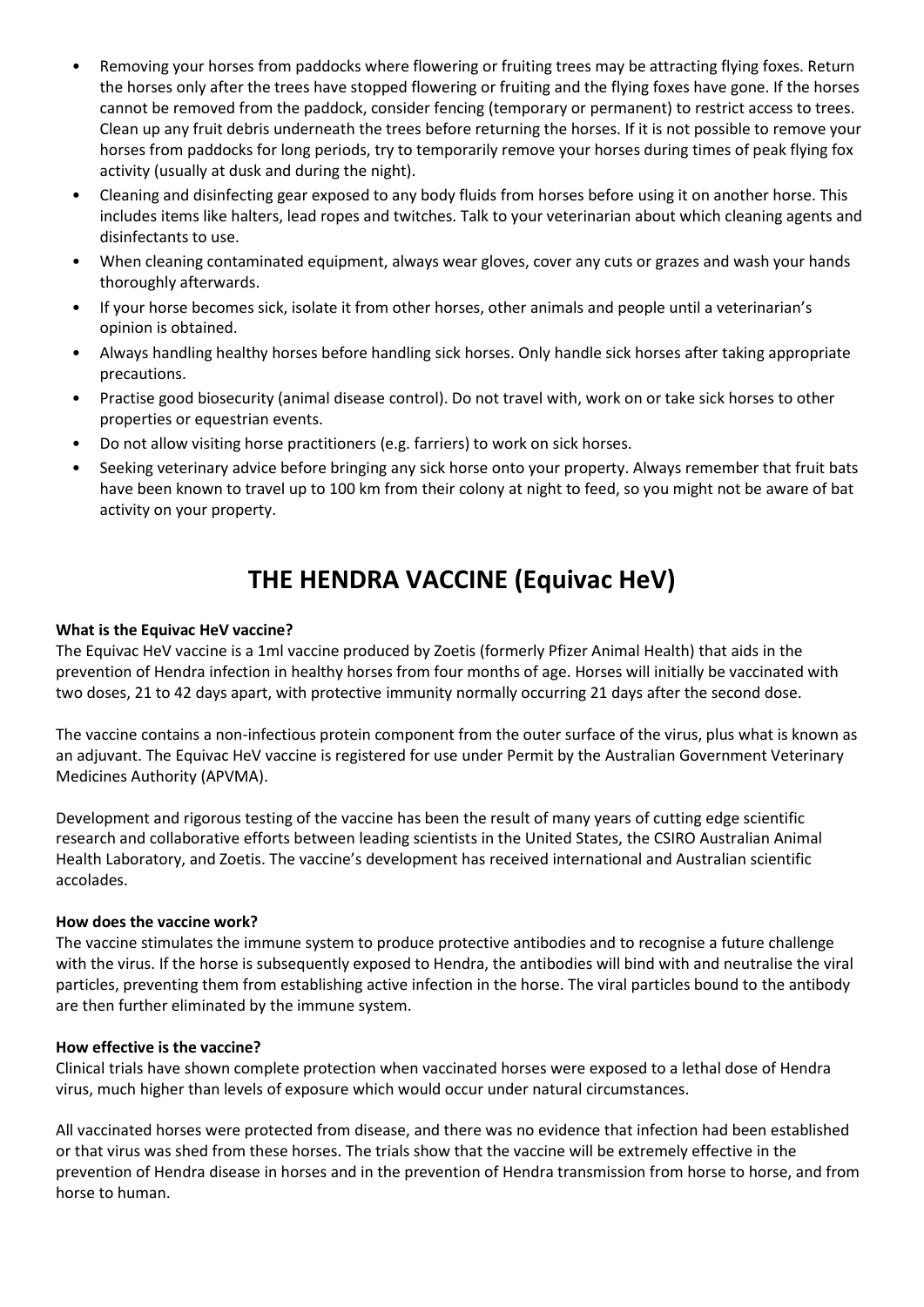# **How do I know if my horse should be vaccinated?**

You should discuss the suitability of vaccination of your horse with your veterinarian. From a public health and equine health point of view, it is strongly recommended that horses are vaccinated against Hendra in Queensland and New South Wales, where there have been previous outbreaks.

Horse owners in other areas need to take into account the movement of their horse, bat population density, and the interaction of the two species when deciding whether they should vaccinate.

# **Is my horse guaranteed protection against Hendra if I choose to vaccinate?**

As with all vaccinations for diseases in both humans and animals, protection cannot be guaranteed by vaccination, however clinical trial work to date has shown complete protection in vaccinated horses. An animal's ability to respond to vaccination can vary and it is often reduced when the animal is stressed or unwell, or its immune system is compromised.

Vigilance is still important. Vaccination is not a replacement for good biosecurity practices including hand hygiene, minimisation of contact with the horse's bodily fluids, and extreme caution when handling sick horses.

As of early 2015, Zoetis has released an Equivac Assurance program for all horse owners. Equivac HeV, Equivac T and Equivac 2in1 are all highly effective and safe vaccines. Equivac Assurance guarantees that in the highly unlikely event that your horse does become infected with either Tetanus or Hendra after receiving these vet administered vaccines, Zoetis will contribute up to \$5,000 to assist with treatment and other associated costs. This means that you as a horse owner can now vaccinate against these deadly diseases with added confidence.

# **How much will it cost to vaccinate my horse?**

Pricing will vary between veterinarians and will depend on the number of horses being vaccinated, and the location. On average, the cost of the full course of vaccinations for the first year of protection is less than a dollar per day, and around 50c per day in subsequent years. This is roughly equivalent to the cost of two shoeing.

# **How is the vaccine administered?**

The vaccine is administered via intramuscular injection into the side of the neck. Two 1ml doses must be given between 21 and 42 days apart to complete the primary course. Periodic boosters will then be administered. Currently, these doses are required at six monthly intervals.

#### **What is the duration of immunity?**

The duration of protective immunity has been proven to be a minimum of six months after the primary course, at which point the first booster is administered. Research is ongoing to assess immunity at twelve months. Booster injections will need to be given either every six months, or annually depending on the outcome of this research. The decision will be made by the APVMA.

#### **Does my horse need to be microchipped?**

Yes, it is a requirement that all vaccinated horses are microchipped, to ensure correct identification on the vaccine registry. If your horse is already microchipped, it will not require a second chip.

#### **Why can't I administer the vaccine myself?**

Under special permit conditions imposed by the APVMA, the Equivac HeV vaccine must only be administered by accredited veterinarians. This is to ensure that the vaccine is handled and stored correctly, that only healthy horses are vaccinated, and that the requirements of the registry are upheld. Due to the horse and human health benefits of this vaccine, and the importance of maintaining the integrity of the registry, Equivac HeV is unlikely to become available to non-veterinarians in the future.

#### **Is the vaccine safe?**

Yes. Equivac HeV is a safe and highly effective tool against Hendra infection.

Safety studies have been conducted in horses greater than 4 months of age, and these studies have shown no significant adverse reactions associated with the use of Equivac HeV. The majority of horses show no signs after vaccination. The most common side effects that have been reported have included small injection site reactions, painless lumps that subside after a few days, or general malaise, which is typical of vaccinations which stimulate the immune system.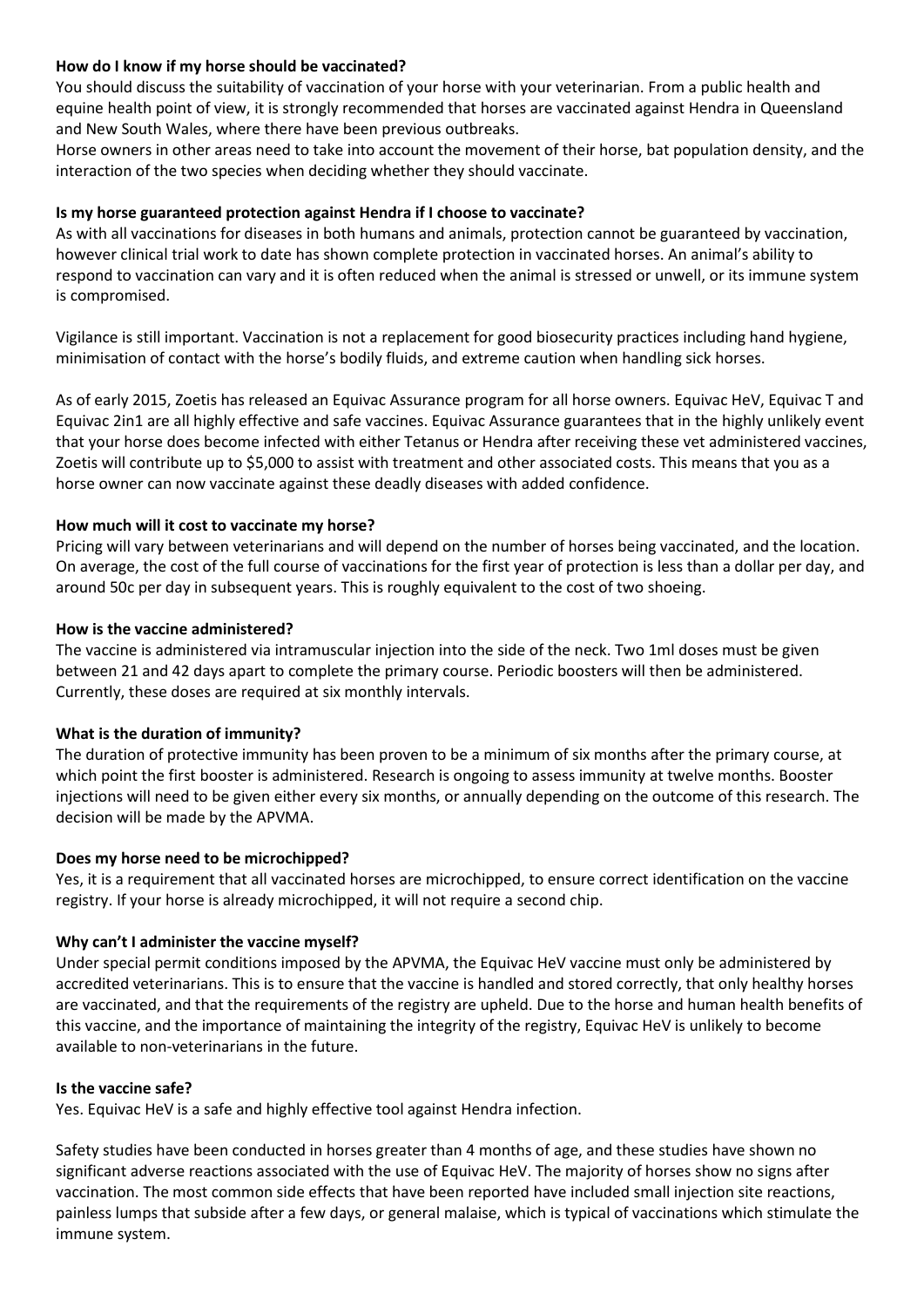It is possible that vaccinating horses whose immune systems are compromised may result in a display of clinical signs associated with other conditions. To date, the adverse reaction rate reported to the APVMA is only 0.27% of more than 250,000 administered doses.

#### **Can the vaccine cause Hendra virus?**

No. Equivac HeV is not a live vaccine and it cannot cause clinical disease. Live virus is not used at any stage in the production of the vaccine. Equivac HeV is known as a "subunit" vaccine. Other "subunit" vaccines used in horses include Equivac Strangles vaccines.

# **How will vaccinating my horse protect human life?**

The only recognised pathway of transmission of Hendra to people is from contact with infected horses. Vaccination of horses will therefore provide protection to people by interrupting Hendra transmission from flying foxes to horses, and then to humans.

# **Can vaccination affect my horses' performance?**

This is very unlikely, given how safe the vaccine is and the reporting of only minor vaccine reactions to date. However, in line with other vaccination recommendations, it is wise to avoid administering Equivac HeV within seven days of competition in case mild temporary soreness develops at the injection site.

# **Is the vaccine safe for use in foals?**

Yes, foals can be vaccinated from 4 months of age with two doses, between 21 and 42 days apart. Thoroughbred foals to be registered with the Australian Stud Book must only be microchipped with an ASB assigned microchip.

# **Is the vaccine safe for use in pregnant brood mares?**

There are currently no associated label recommendations regarding broodmares, and the decision to vaccinate pregnant mares should be made by weighing the risk of Hendra infection against the risk of possible vaccine-related side effects on the pregnancy.

Field studies reported in The Australian Veterinary Journal in 2014 indicate that the vaccine is safe when administered after 45 days of gestation. In three trials involving approximately 50 broodmares, there was no evidence of any untoward issues of abortion or foal abnormalities occurring even when mares received higher than the normal recommended doses (double doses), and were more frequently vaccinated than normal (every 2 weeks) in some cases.

There is also strong evidence confirming safe use in broodmares, with no untoward effects on foals born from those mares, from some of the largest Australian studs in the Hunter Valley which instituted vaccination policies for their broodmares before the foaling season.

#### **Export restrictions**

At present, vaccinated horses can be exported to most countries, including the major destinations of New Zealand, Hong Kong, Singapore, South Africa, the United Kingdom, the European Union, USA and Canada. However, China, Malaysia and the United Arab Emirates have specific limitations regarding Hendra and the importation of horses. The Commonwealth Government Department of Agriculture, Forestry and Fisheries is in discussions with these countries regarding the approval of importation of vaccinated horses. In the meantime, export of vaccinated horses will be managed on a case-by-case basis. Dispensation can be requested.

#### **Is the vaccine compulsory?**

Individual equestrian associations and industry bodies can and have introduced mandatory Hendra vaccination within their organisation, including Equestrian NSW, the Royal Queensland Show ("the Ekka"), Samford Show Society (QLD), North Coast National A & I Society (NSW) and Pines River Show (QLD). Equestrian Australia and Racing QLD have previously announced that they are committed to introducing mandatory vaccination in the near future. Many private riding schools and agistment properties have also made vaccination a compulsory requirement.

Commonwealth and State Governments do not have mandatory Hendra vaccinations requirements at this time. Contact your equestrian organisation directly to enquire about their policy on Hendra vaccination.